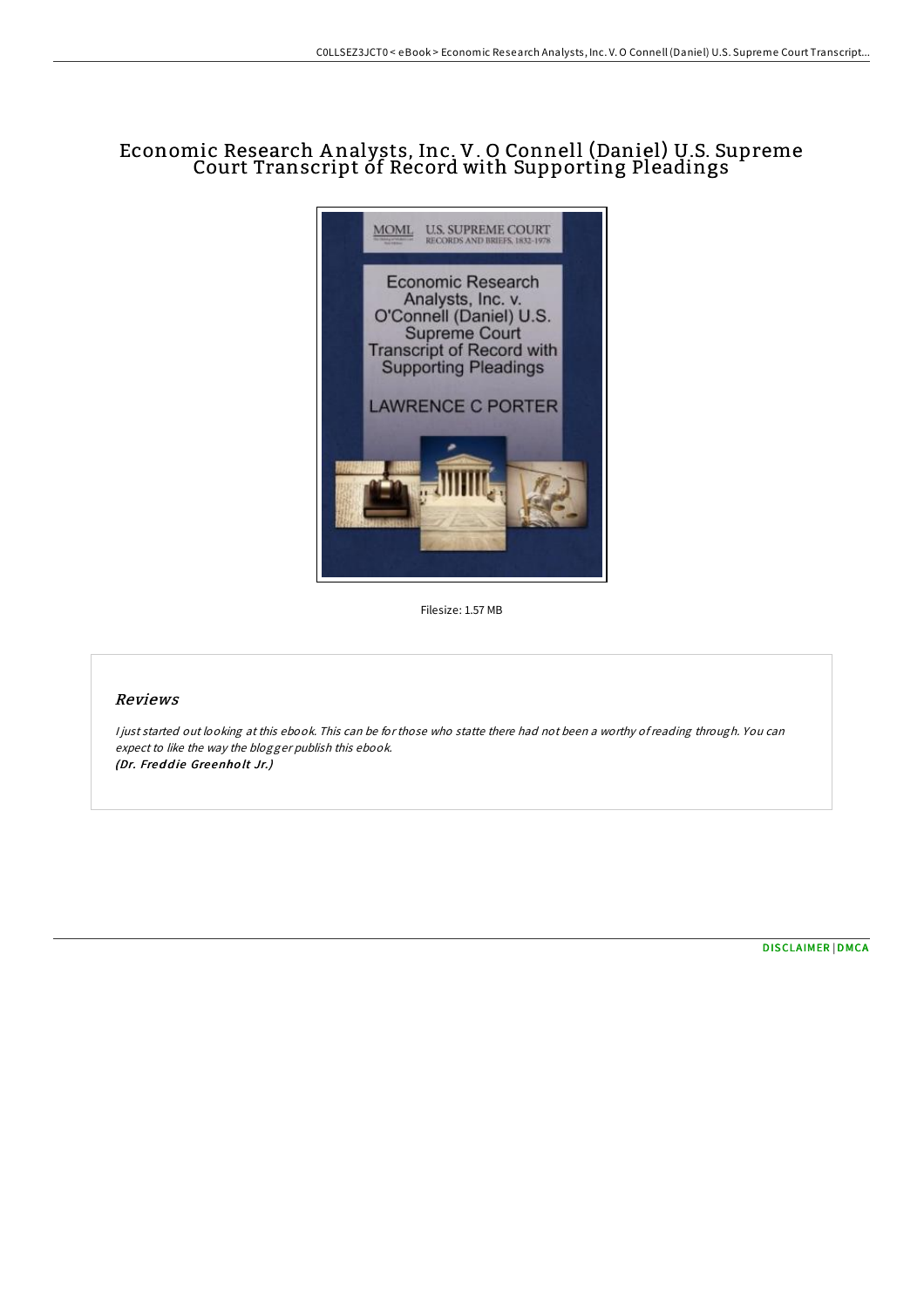## ECONOMIC RESEARCH ANALYSTS, INC. V. O CONNELL (DANIEL) U.S. SUPREME COURT TRANSCRIPT OF RECORD WITH SUPPORTING PLEADINGS



Gale Ecco, U.S. Supreme Court Records, United States, 2011. Paperback. Book Condition: New. 246 x 189 mm. Language: English. Brand New Book \*\*\*\*\* Print on Demand \*\*\*\*\*.The Making of Modern Law: U.S. Supreme Court Records and Briefs, 1832-1978 contains the world s most comprehensive collection of records and briefs brought before the nation s highest court by leading legal practitioners - many who later became judges and associates of the court. It includes transcripts, applications for review, motions, petitions, supplements and other official papers of the most-studied and talked-about cases, including many that resulted in landmark decisions. This collection serves the needs of students and researchers in American legal history, politics, society and government, as well as practicing attorneys. This book contains copies of all known US Supreme Court filings related to this case including any transcripts of record, briefs, petitions, motions, jurisdictional statements, and memorandum filed. This book does not contain the Courts opinion. The below data was compiled from various identification fields in the bibliographic record of this title. This data is provided as an additional tool in helping ensure edition identification: Economic Research Analysts, Inc. v. O Connell (Daniel) Petition / LAWRENCE C PORTER / 1974 / 74-640 / 419 U.S. 1122 / 95 S.Ct. 805 / 42 L.Ed.2d 821 / 11-25-1974.

B Read Economic Research Analysts, Inc. V. O Connell (Daniel) U.S. Supreme Court Transcript of Record with **Supporting Pleadings Online** 

Download PDF Economic Research Analysts, Inc. V. O Connell (Daniel) U.S. Supreme Court Transcript of Record with Supporting Pleadings